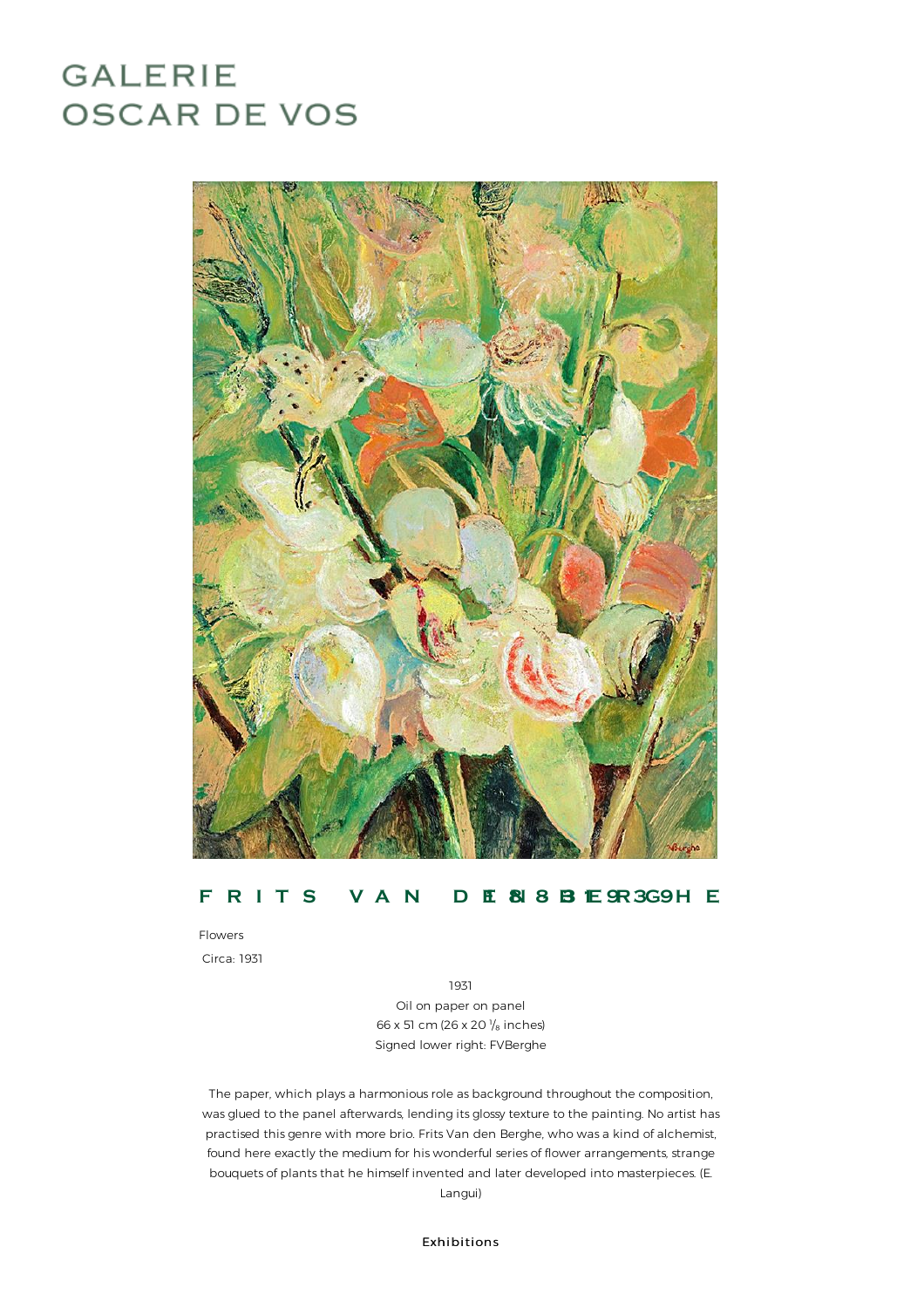Ghent, 1948, cat. nr. 57.

Tilburg, 1954, cat. nr. 62.

Hasselt, 1954, cat. nr. 54.

Maastricht, 1954, cat.nr.60.

Sint-Martens-Latem, 1976, cat. nr. 31 (ill. nr. 9).

## Literature

- Boyens, P., Frits Van den Berghe 1883-1939 (Antwerpen: Pandora / SDZ, 1999), 458, cat. nr. 738(ill.).

- D'Haese, J. & R. Van den Abeele (ed.), Tentoonstelling Frits Van den Berghe, exh. cat. (Sint-Martens-Latem: Latemse Galerij / Latemse Kunstkring, 1976), 19, 27, cat. nr. 31, ill. nr. 9(ill.).

## Artist description:

Frits Van den Berghe was born in Ghent on 3 April 1883. At that moment, his father Raphaël was secretary of the Ghent University library and his erudition was famous among the professors. Beginning in 1898, the young Frederik would perfect his skills at the Ghent Academy for the Fine Arts. Hisclassmates included Leon De Smet and Albert Servaes, with whom he moved into an atelier on Rasphuisstraat in 1902. Already the same year he stayed in Sint-Martens-Latem, together with his bosom friend Robert Aerens. Together with Servaes, we find himagain in Latemfor a time in 1904. Only in 1908 would he take up residence in the village. Van den Berghe lived in the village during the summer months, spending the winters in Ghent. He was appointed professor at the academy in the same year. In the meantime, he had met Paul-Gustave van Hecke and André De Ridder in Latem, who would remain his friends for life.

Shortly before the First World War, Van den Berghe underwent a crisis. Together with a girlfriend, he went to the United States. However, he returned-disappointed-after a few months. War broke out shortly thereafter, and he fled to the Netherlands together with Gustave De Smet. The Dutch painter Leo Gestel looked afterhis Belgian companions for a time in Amsterdam; André De Ridder alsofollowed in his friends' footsteps. Both De Smet and Van den Berghe were quickly noticed in the Amsterdam art world. The Larensche Art Shop showed interest in their work already in 1915. The first major exhibition of their work on foreign soil followed in May of 1916. Under the impulse of De Ridder, the Heystee, Smith & Co Gallery presented an extensive exhibition of their work. Amsterdam could not seduce them, however, and already in August, they departed for Blaricum. Still in the same year, Van den Berghe was a noted guest at an exhibition of Belgian exiles in the Amsterdam municipal museum. Afterwards, the Belgian exiles would come together in Het Gooi, and together with De Smet and Jozef Cantré, Van den Berghe formed a 'miniature Ghent' colony in exile.

While he only returned to Belgium in 1922, Van den Berghe played a decisive role in the coming to be of the Sélection gallery. The artist was under contract to the gallery from the start of the movement in 1920; later, Walter Schwarzenberg contractually bound him to the Le Centaure gallery.

After a short stay with Permeke in Ostend, in the summer of 1922 Van den Berghe went to Bachte-Maria-Leerne. One year later we find him-together with De Smet-at the Villa Malpertuis of Paul-Gustave van Hecke, a place he would regularly return to in the coming years.Le Centaure honoured him with a personal exhibition in January 1927; he was again the guest there in April of the same year. Van Hecke continued to support his disciple, amongothers with an individual exhibition in his Galerie L'époque in November of 1928. Even in times of crisis, Van den Berghe was supported by his Brussels' patrons. Le Centaure organised an individual exhibition of his work again in March 1931;

during the course of the year,Sélection dedicated a theme number to the artist.